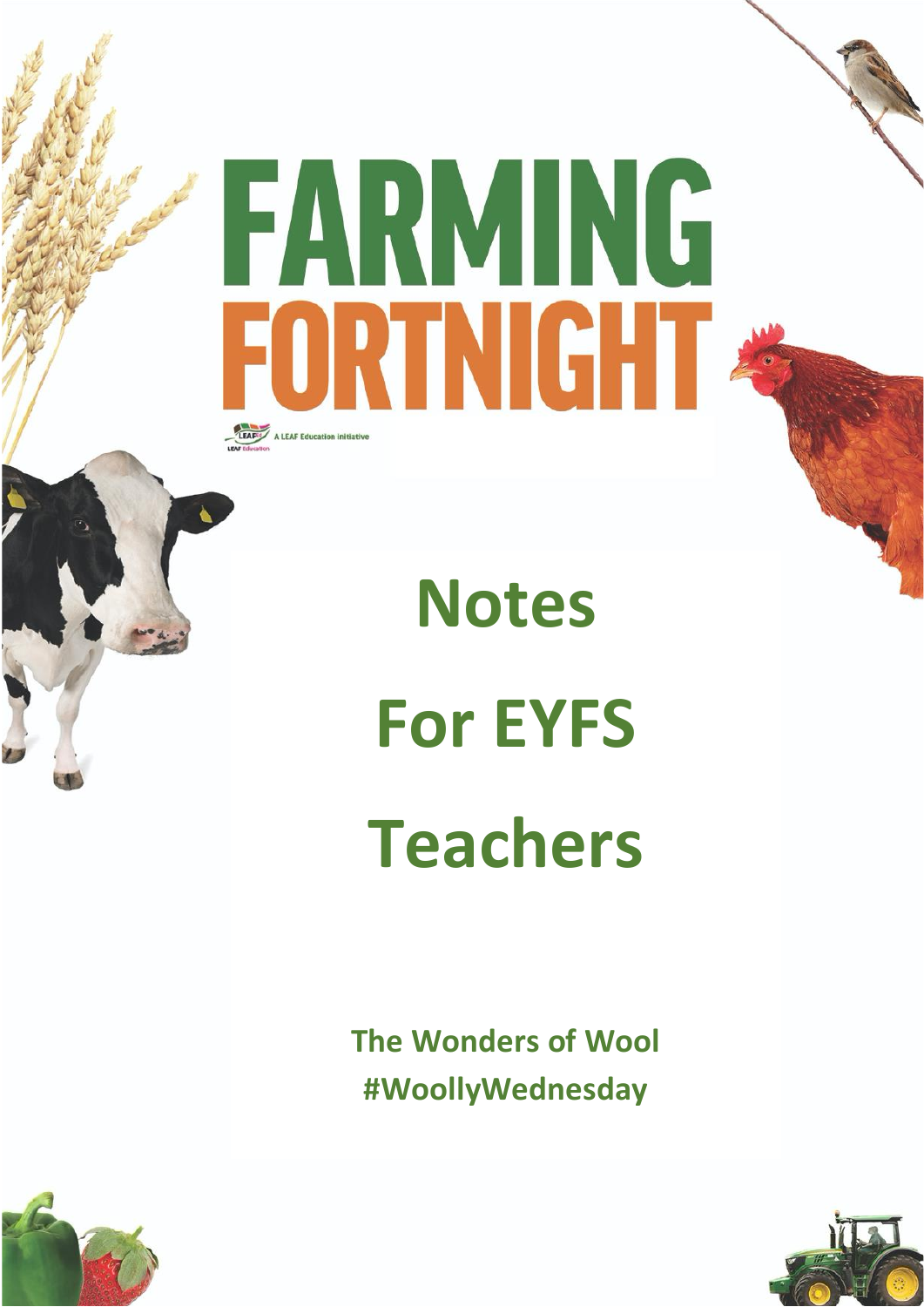



## **Introduction**

The aim of this session is to enable students to understand:

- Where wool comes from and why sheep grow wool;
- Why wool is wonderful;
- Useful information about sheep;
- Some fun facts about sheep

You could use the PP as a stand-alone resource and session or use it as a basis for further activities.

For further classroom resources, inspiration, and information on using food, farming and the countryside within education:

- [Manufacturing | Wool Products | British Wool](https://www.britishwool.org.uk/about-wool)
- <https://leafuk.org/education/leaf-education>
- [Home | Countryside Classroom](https://www.countrysideclassroom.org.uk/)
- [www.whyfarmingmatters.co.uk](http://www.whyfarmingmatters.co.uk/)
- [www.foodafactoflife.org.uk](http://www.foodafactoflife.org.uk/)
- <https://leafuk.org/farmertime/home>
- Contact your local LEAF Regional Education Consultant ([education@leafuk.org](mailto:education@leafuk.org)) and organise for your pupils to experience fruit and vegetable farming themselves by visiting a local farm.

**Introduction** The introductory slide informs children of the day's topic, wool.

**Wonderful Wool: Where does it come from?** Prompt children to think about sheep, their coats and what we get from their coats. This section also informs children of other animals that grow wool. Explain that wool is grown by sheep, goats (cashmere and mohair), llamas, camels and angora rabbits. It protects the animals from the harsh weather in winter. It keeps them warm and also helps to keep them dry just like our coats do. Explain that just like we would be too hot in summer in a thick coat, the sheep also get too hot. That's why we shear the sheep. There is a short clip of shearing embedded in the video and lastly, a link to a YouTube video which demonstrates the problem if sheep are not shorn.